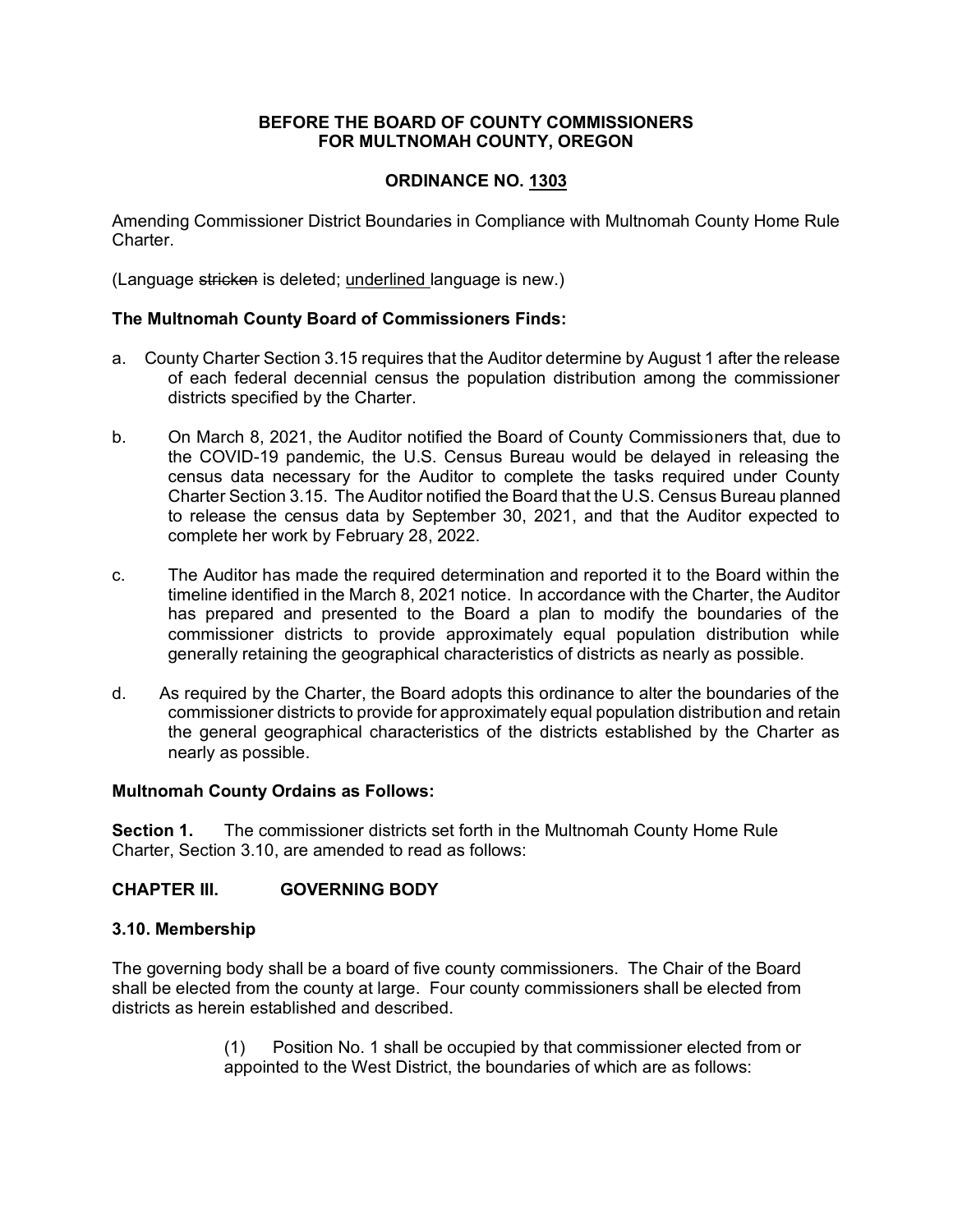Bounded on the north by Columbia County; bounded on the east as follows: Washington State line at the Columbia River, south to Willamette River, south on the Willamette River to the Steel Bridge, southeast along the Union Pacific Railroad to Interstate 84, east on Interstate 84 to 33<sup>rd</sup> Avenue, south on 33<sup>rd</sup> Avenue becoming 32<sup>nd</sup> Avenue to Ankeny Street, east on Ankeny Street to 33<sup>rd</sup> Avenue, south on 33<sup>rd</sup> Avenue to Stark Street, west on Stark Street to 28<sup>th</sup> Avenue, south on 28<sup>th</sup> Avenue to Hawthorne Boulevard, east on Hawthorne Boulevard to Cesar Chavez Boulevard, south on Cesar Chavez Boulevard to its extension to the Portland Traction R.R. right-of-way (40 Mile Loop Trail), southeast on the Portland Traction R.R. right-of-way to the intersection of Johnson Creek Boulevard, then south to the Clackamas County line; and bounded on the west by Washington County.

(2) Position No. 2 shall be occupied by that commissioner elected from or appointed to the North District, the boundaries of which are as follows:

Bounded on the north by the Washington State line at the Columbia River; bounded on the east and south as follows: beginning at the Washington State line at the Columbia River at a point west of Government Island (coinciding with the northwestern boundary of consensus tract 102), southeast along the south channel of the Columbia River to the Gresham City Line, southwest along the Gresham City Line to Interstate 84 west along Interstate 84 and following the Union Pacific Railroad to the Willamette River at the Steel Bridge; bounded on the west by the Willamette River.

(3) Position No. 3 shall be occupied by that commissioner elected from or appointed to the Central District, the boundaries of which are as follows:

Bounded on the north and east as follows: beginning at the intersection of 33 $^{\text{rd}}$ Avenue and Interstate 84, east along Interstate 84 to 148<sup>th</sup> Avenue, south on 148<sup>th</sup> Avenue to Powell Boulevard, west on Powell Boulevard to 130<sup>th</sup> Avenue. south on 130<sup>th</sup> Avenue to Holgate Boulevard, west on Holgate Boulevard to 128<sup>th</sup> Avenue, south on 128<sup>th</sup> Avenue to Schiller Street, west on Schiller Street to 122<sup>nd</sup> Avenue, south on 122<sup>nd</sup> Avenue to Foster Road, east on Foster Road to 131<sup>st</sup> Avenue, south on 131<sup>st</sup> Avenue to Claybourne Street, east on Claybourne Street to 134<sup>th</sup> Avenue, south on 134<sup>th</sup> Avenue to Deardorff Road, south on Deardorff Road to Clackamas County line; bounded on the south by Clackamas County; bounded on the west as follows: beginning at the intersection of Johnson Creek Boulevard and the Clackamas County line, north to the intersection of Johnson Creek Boulevard and the Portland Traction R.R. right-of-way (40 Mile Loop Trail), northwest along the Portland Traction R.R. right-of-way to the extension of Cesar Chavez Boulevard, continuing north on Cesar Chavez Boulevard to Hawthorne Boulevard, west on Hawthorne Boulevard to 28<sup>th</sup> Avenue, north on 28<sup>th</sup> Avenue to Stark Street, east on Stark Street to 33<sup>rd</sup> Avenue, north on 33<sup>rd</sup> Avenue to Ankeny Street, east on Ankeny Street to 32<sup>nd</sup> Avenue, north on 32<sup>nd</sup> Avenue becoming 33rd Avenue, north on 33rd Avenue to Interstate 84.

(4) Position No. 4 shall be occupied by that commissioner elected from or appointed to the East District, the boundaries of which are as follows: